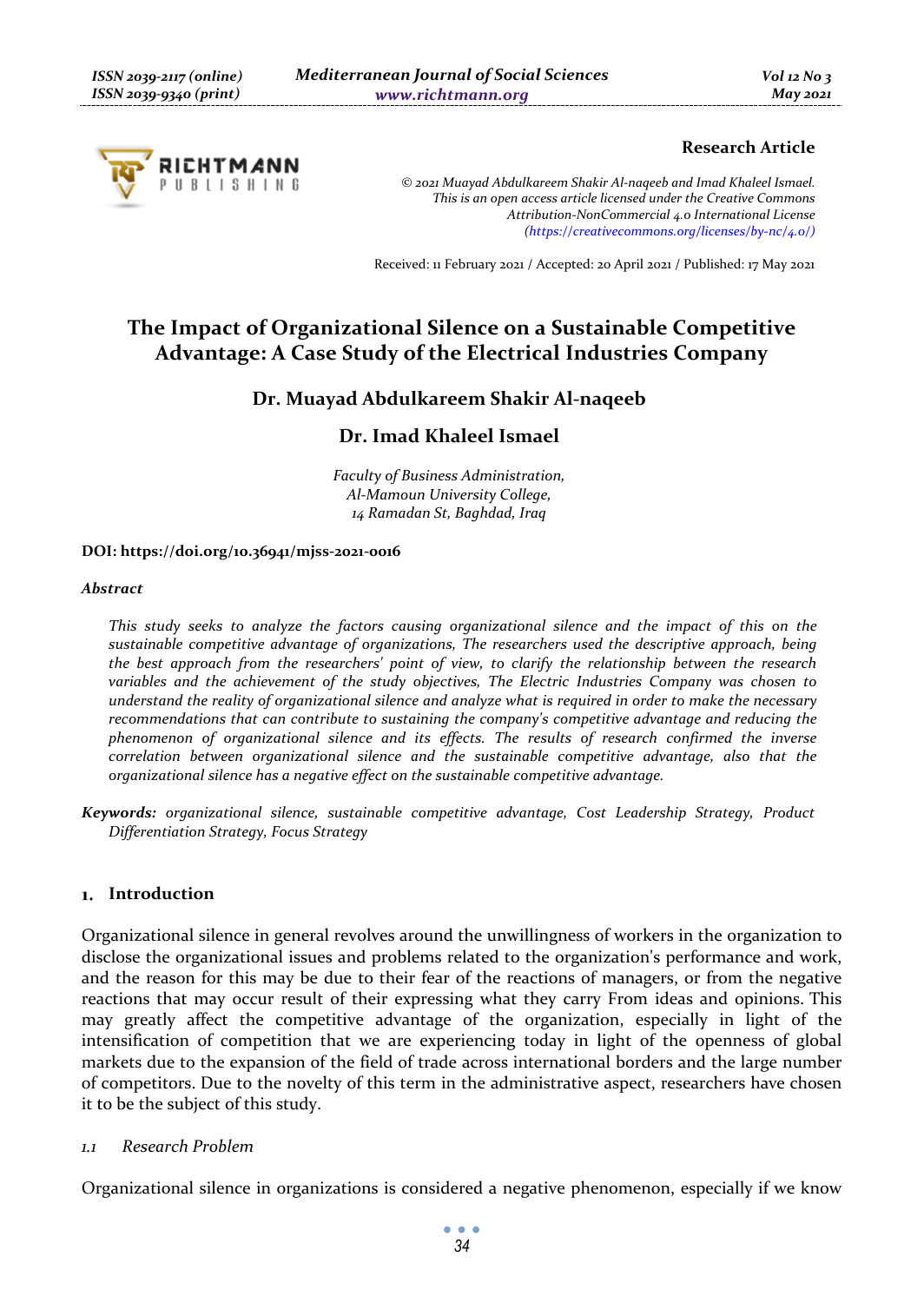| ISSN 2039-2117 (online) | <b>Mediterranean Journal of Social Sciences</b> | $Vol$ 12 No 3 |
|-------------------------|-------------------------------------------------|---------------|
| ISSN 2039-9340 (print)  | www.richtmann.org                               | May 2021      |

that employees represent the basis of the administrative process. No organization, regardless of its type or competence, can achieve the goals to which it aspires unless it depends on capable and qualified employees so that they can be able to help the organization to reach its desired goals. This is because the ability of the organization to achieve its goals or be successful does not depend on the efforts of managers only, regardless of their levels and capabilities; employees play a key role in that. It should be noted here that these individuals or employees may differ. On the one hand, some of them are opposed to the wrong methods and work procedures in the organization in which they work. On the other hand, others are calm and do not complain about their boss or coworkers. This is the reality of many of our organizations, which means in this case that organizational silence occurs, leading to many negative phenomena such as low levels of organizational loyalty, organizational terrorism, and decline in the satisfaction and morale of the employees, which has negative effects on the organization. Hence, we set out to study organizational silence because of the impact of organizational silence on the competitive advantage. Accordingly, the research problem centered mainly on defining organizational silence and its effect on the sustainable competitive advantage, which can be studied through the following questions:

- 1. What is the level of organizational silence in the studied organization?
- 2. What is the level of the sustainable competitive advantage?
- 3. What are the reasons for the organizational silence prevailing in the organization in order of perceived importance from the point of view of the research sample?
- 4. What is the relationship between organizational silence and its causes that are included in the research and the sustainable competitive advantage?
- 5. To what extent does organizational silence affect the sustainable competitive advantage?

#### *1.2 Research Hypotheses*

The research is based on the following main hypothesis and sub-hypotheses:

The first main hypothesis: There is a significant inverse correlation between the causes of organizational silence and the sustainable competitive advantage. Based on this main hypothesis, the following sub-hypotheses were developed:

The first sub-hypothesis: There is a significant inverse correlation between the causes of organizational silence and the cost leadership strategy.

The second sub-hypothesis: There is a significant inverse correlation between the causes of organizational silence and the product differentiation strategy.

The third sub-hypothesis: There is a significant inverse correlation between the causes of organizational silence and the focus strategy.

The second main hypothesis: Organizational silence (and its causes) has a significant adverse effect on the sustainable competitive advantage. Based on this main hypothesis, the following subhypotheses were developed:

The first sub-hypothesis: Organizational silence (and its causes) has a significant adverse effect on the cost leadership strategy.

The second sub-hypothesis: Organizational silence (and its causes) has a significant adverse effect on the product differentiation strategy.

The third sub-hypothesis: Organizational silence (and its causes) has a significant adverse effect on the focus strategy.

# **Theoretical Framework**

#### *2.1 Organizational Silence*

Organizational silence is considered one of the subjects that has a clear impact on the various

 $\bullet$   $\bullet$   $\bullet$ *35*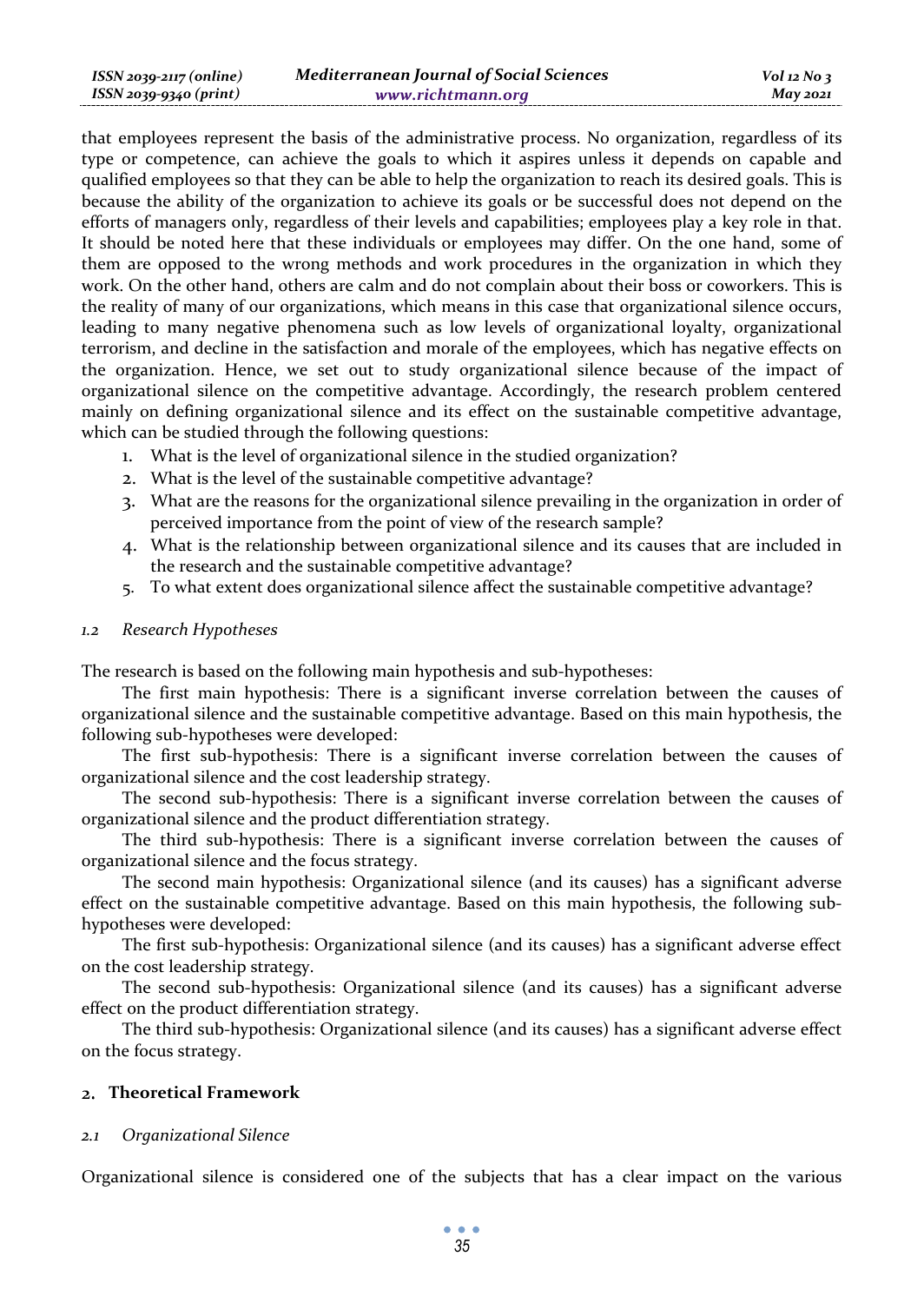| ISSN 2039-2117 (online) | <b>Mediterranean Journal of Social Sciences</b> | $Vol$ 12 No 3 |
|-------------------------|-------------------------------------------------|---------------|
| ISSN 2039-9340 (print)  | www.richtmann.org                               | May 2021      |

development processes and challenges that face organizations because organizational silence has a significant impact on efficiency and effectiveness. There has been a growing interest in this subject because it is related to employee behavior, especially negative behavior, as it represents one of the important problems of the process of development and progress. Human resources are the key players in change and cooperation in any organization. For this reason, an organization success and improve it efficiency mainly depend on the human capital. Now a days the organizations adapt a new vision and change it demand from the employees, that involve a constant share of opinions of the employee, their beliefs, knowledge, and new experience in an ideal environment in the organization. Unfortunately, employees may have important ideas for the organization in some case but they did not express their ideas, which creating problems for the organizations. Lack of information is considered an important reasons in which failure to change management programs, which Morrison and Milliken called this situation as organizational silence. (Shirvani et al., 2019).

The concepts and definitions related to this subject were different based on different points of view. In this study, we will try to address some of them in order to find the common elements between them so as to use them in our research. Organizational silence is not individual behavior, but it is rather spread across all parts of the organization. It is the general attitude of individuals or workers towards organizational issues. Although silence is a process that can negatively affect parts of the organization and it is the common choice of members of the organization, we notice that all research indicated the value and importance of upward information flow. In other words, organizational silence is not always considered a passive attitude because it may be a conscious internal activity and may be purposeful when the individual is aware of his silence. He also knows that he has a lot of options regarding the current situation, but he remains silent because he feels unable to change it. This is expressed by a degree of awareness and acceptance, which is considered part of the employee's commitment. Employee silence may be very dangerous for the organization, as this silence can lead to lack of interest among the employees. Uninterested employees are indifferent to the values of their organizations, and this can cause poor employee performance. In this way, this silent employee causes the organization and its employees to lose a whole lot (Deniz, 2013).

Employee silence is still a relatively new topic. It occurs when the employees, whether intentionally or unintentionally, refrain from giving valuable information about their organizations. Usually this developed if the employees fail to communicate to supervisors or managers. Employees in organizations are often faced either to express or hide their thoughts, opinions, and concerns. Unfortunately, in many situations, they choose the silence which is the safes option, by withholding input that may have a valuable effect to others or thoughts that they wish they could express (Fapohunda, 2016).

### *2.1.1 Definition of Organizational Silence*

Many researchers and scholars in the field of management tried to define organizational silence using various models, each according to his opinion and view of the topic. We will deal with some of these definitions that are relevant to our research without going into details. Organizational silence is defined as the intentional withholding of questions, ideas, opinions, and information by employees concerning issues related to their work or organization. It is seen as the staff's inability to express their opinions and refraining from talking about work-related problems and issues (Alheet et al., 2019). It was also defined as the conditions in which employees withhold information that is potentially beneficial or valuable to the organization in which they work (Fapohunda et al., 2016). In light of the above definitions, we can formulate the following procedural definition of organizational silence to serve the purposes of our current research. Organizational silence refers to the situation in which the employee refrains from or is hesitant about talking about matters related to work for fear that this will be misinterpreted by his boss, which may negatively affect the relationship with his coworkers. Organizational silence is also defined as "a collective phenomenon in which employees withhold their opinions and concerns regarding potential organizational problems" (Alqarni, 2020).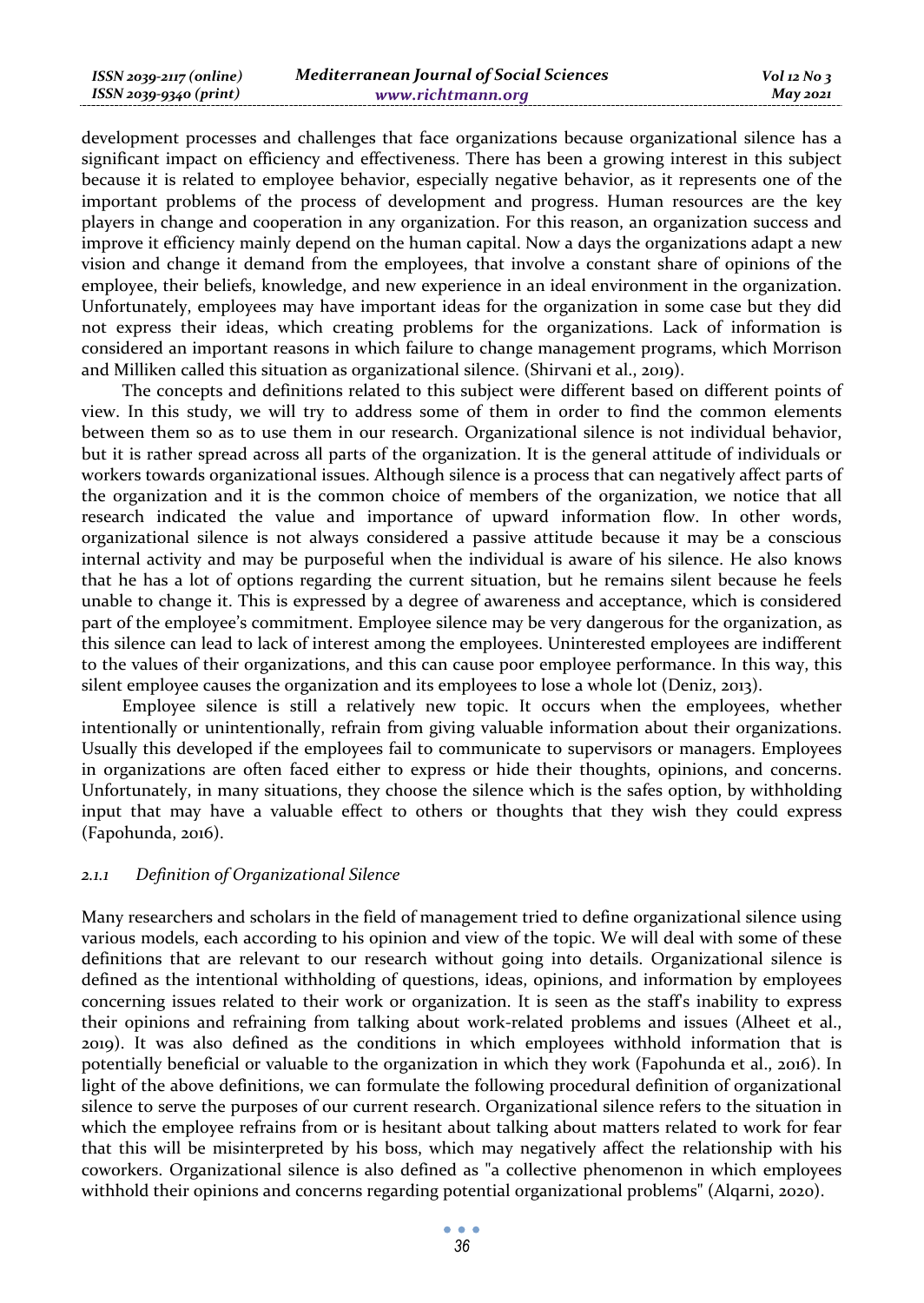#### *2.1.2 Reasons of Organizational Silence*

Many specialists tried to point out the reasons that lead to the phenomenon of organizational silence, as a result of its negative effects on the organization and the employees which include obstructing and delaying the communication process in addition to poor organizational performance. New management techniques pay special attention the continuous development of the knowledge, skills, and capabilities of the employees and to providing mutual benefits for both the employees and the organization. In fact, the organizational voice can be a powerful source of organizational change. However, research shows that, despite their self-confidence, employees are reluctant to express their opinions. They believe that engaging in discussions and speaking openly is risky. Therefore, it was found that employees in general are not willing to speak. At this point, we are faced with the concept of organizational silence (Erigüç et al., 2014).

As innovation stops, ethics are in decline, and defective products increase, employees do not care about the quality of their work over time. Therefore, organizational silence is harmful not only to the employees, but also to the organization and to individuals. Some have noted that the most common and widespread causes are the organizational climate, the organizational culture, unfair treatment, lack of confidence, lack of experience, bias, fear of isolation, and undermining relationships (Jalilian & Batmani, 2014; Wynen et al., 2019). Thus, we chose four of these reasons for our research based on the instrument we used, taking into consideration the research setting and sample:

- Fear of undermining relationships
	- Employees are aware that there are weaknesses in the organizational structure and the processes that take place in the organization, but they are reluctant to express their views and suggestions because they believe that they will not be taken into consideration on the one hand or because they are afraid of losing their relationships with colleagues on the other hand (Morrison, 2014).
- Work-related concerns Some workers intentionally refrain from mentioning their problems because they fear that others may believe that they are troublemakers, which may lead them to lose promotion opportunities or be subjected to ill-treatment and consequently be treated unfairly by the senior management, so they choose silence (Gulluce et al., 2016).
- Organizational and administrative reasons

These are mainly related to the decision-making process in the organization where the manager is unable to make a proper decision, thus leading to reduced organizational effectiveness and poor organizational performance. These negative phenomena occur as a result of employee silence as they do not talk about them or discuss them for fear of consequences as they believe that there will be negative reactions (Jalilian & Batmani, 2014).

Low Self-Esteem The ability of an individual to express himself without fear or hesitation depends on the level of his self-esteem. People with low self-esteem tend to protect themselves more. Speaking openly may sometimes give the person status, but in case of failure, there may negative consequences. Individuals with low self-esteem avoid expressing themselves and providing their views because they are afraid of taking risks (Akin & Ulusoy, 2016).

#### *2.2 Sustainable Competitive Advantage*

The business environment now a days becoming very competitive. With technological availability, it become easier to start a business, allows conducting business online, and gaining international customers in foreign markets. The growth of online retail is a good example of this. Despite these facilities the competition and activity make it harder to be unique. The best way is development of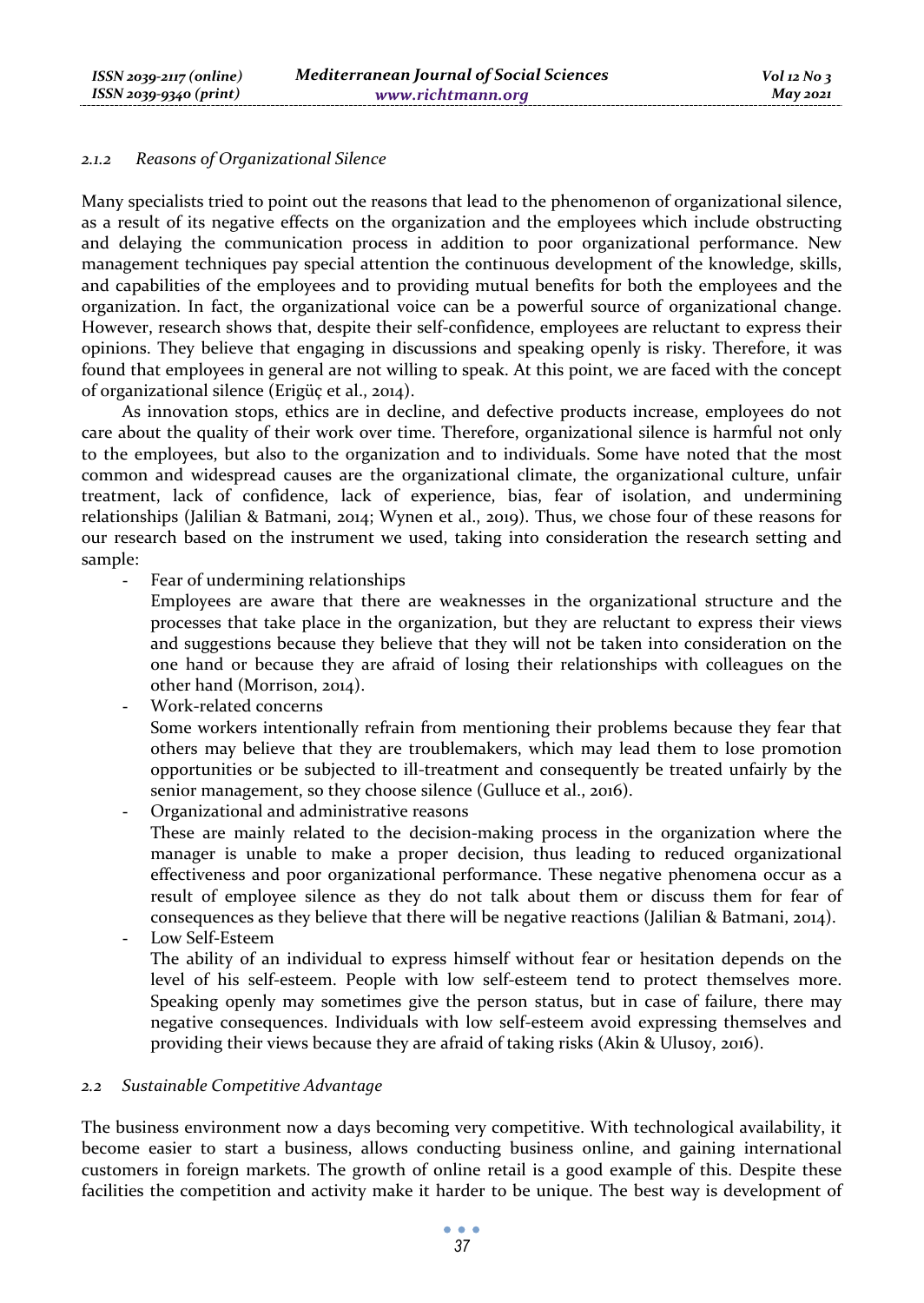sustainable competitive advantage that sets you apart from your competitors. The sustainable competitive advantage is considered as a key to business success.

The sustainable competitive advantage making the business value of long-term and is what costumers will place the most value on when looking to acquire a business. Without it, there will be significant risks to the company, its future, and profits (Peskett, 2018).

The sustainable competitive advantage was defined as the continuity of benefits and the application of unique value creation strategies asynchronously with potential competitors who are not able to copy these advantages in any way (Alalie, 2018). Also, sustainable performance plays a major role in corporate sustainability, especially medium and small enterprises (Haseeb et al., 2019). After reviewing some of the concepts that researchers addressed in relation to the sustainable competitive advantage, it can be seen that, despite their different viewpoints, they are simply stressing that it is the ability to meet the requirements of the clients dealing with it or looking at it through increasing its market share, its ability to exploit its internal resources in the right direction, or the rare characteristics it has compared to others. Accordingly, based on these definitions, it can be said that the sustainable competitive advantage is the state of creativity and excellence that distinguishes the organization from its counterparts through the good investment of its rare resources which is difficult for others to imitate, thus ensuring its survival and development.

According to Michael Porter, there are three basic strategies through which companies can achieve a sustainable competitive advantage, and these three strategies will be included in the current research as dimensions to measure the sustainable competitive advantage. These strategies are:

#### *2.2.1 Cost Leadership Strategy*

This strategy is related to reducing the costs of the product or service to the lowest possible level without affecting production rates or the level of quality of that good or service. This can be achieved by enhancing employee experience and development in order to make the best investment of the organization's available resources. This is in addition to emphasizing production efficiency in a way that achieves the highest levels of productivity, the lowest possible costs, and the investment of machinery and manufacturing capabilities with the highest production capabilities and the lowest possible costs, whether at the level of production, expenditures, or after-sale service advertisements. In other words, this is a strategy that requires the company to produce the least expensive product in order to earn above-average profits in a way that increases the competitive capabilities of the organization.

Cost leadership is about gaining cost advantage by producing goods and services at lower cost than competitors. Companies could make forward, backward and horizontal combination of strategies to gain cost advantage (Kaliappen & Hilman, 2016).

#### *2.2.2 Product Differentiation Strategy*

Product differentiation meets the customer's unique need through customizing the product or service, enable the organization commanding a premium price in order to increase its market share. The differentiation strategy is established effectively if the business provides a unique or superior value to a customer through product quality, features, or even after-sales support. Quality may be real or perceived based on fashion, brand name, or image. Companies that use a differentiation strategy can give their products higher value based on product characteristics, delivery system, quality of service, or distribution channels. The differentiation strategy appeals to consumers who want a unique product and who are willing to pay a higher price (Kaliappen & Hilman, 2016).

#### *2.2.3 Focus Strategy*

The focus strategy aims to focus on a market segment and not the entire market. Companies that use focus strategies must be able to define their target market segment and assess the needs and desires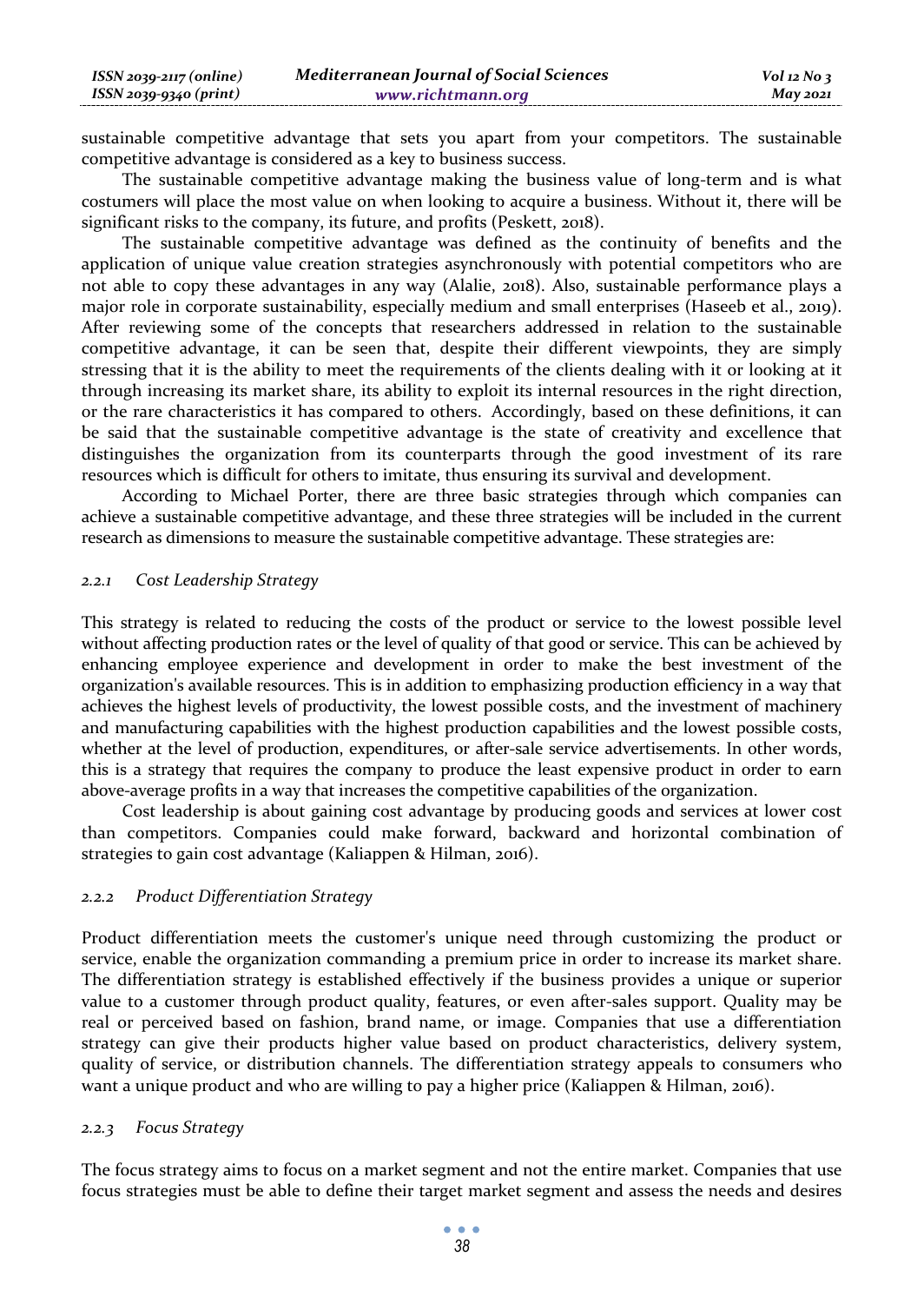of buyers in that segment so as to meet them better than any other competitor (Bordean et al., 2010). *2.2.4 Analysis of the Results of Descriptive Statistics and Hypothesis Testing* 

The empirical study is based on presenting and discussing the results of the analysis of the descriptive statistics of the variables at the level of their dimensions and items first, then discussing the results of the analysis related to testing the research hypotheses according to the outputs of three statistical tools used for this purpose, namely (Excel 2016), (SPSS24), and (AMOS24). Consequently, this part was divided into two sections; the first section was devoted to discussing the results of the descriptive statistics, while the second section was concerned with discussing the results of hypothesis testing, as indicated below:

# **Methodology**

The researchers used the descriptive approach in the theoretical side of the study, as it is the best approach to measure the studied phenomenon and to find the relationship between the research variables, With the assistance of the analytical method complementing it.

As for the practical side of the research, the researchers used the field survey method. By distributing the questionnaire form prepared for this purpose to the research sample, and then the researchers analyzed the data and processed it statistically with the help of the statistical application (SPSS), And some other statistical means.

# *3.1 Research sample*

A research sample consisting of (150) people working in the General Company for Electrical Industries in Baghdad was chosen from both sexes. (15) questionnaires were excluded from them due to the inaccuracy of the answers in them, to the questionnaire questions prepared by the researchers, so that the total correct answers (135) answers, which is the final sample from which the phenomenon in question was measured, of which (47) females and (88) males.

# *3.2 Research Objectives*

The research set out to achieve the following objectives:

- Identify the research variables.
- Identify the reasons that make the employees resort to organizational silence in the workplace.
- Determine the level of both organizational silence and the sustainable competitive advantage in the studied company.
- Demonstrate the relationship between organizational silence and the sustainable competitive advantage.

# **Results of Descriptive Statistics**

The descriptive statistics tools used to measure the research variables were distributed among a number of measures of central tendency and dispersion represented by the arithmetic mean according to which the response levels were determined by dividing them into five levels after dividing the range of the five-level scale, which is (4), by the number of categories of the scale, which is  $(5)$ , thus adding the result  $(0.80)$  to the minimum of the scale in the rest of the items according to the following division and the resulting response levels:

Very low (1 - 1.80), low (1.81 - 2.6), moderate (2.61 - 3.40), high (3.41 -4.20), very high (4.21 - 5)

As for the measures of dispersion, they included the standard deviation and the coefficient of variation for the purpose of determining the relative importance of each item in light of the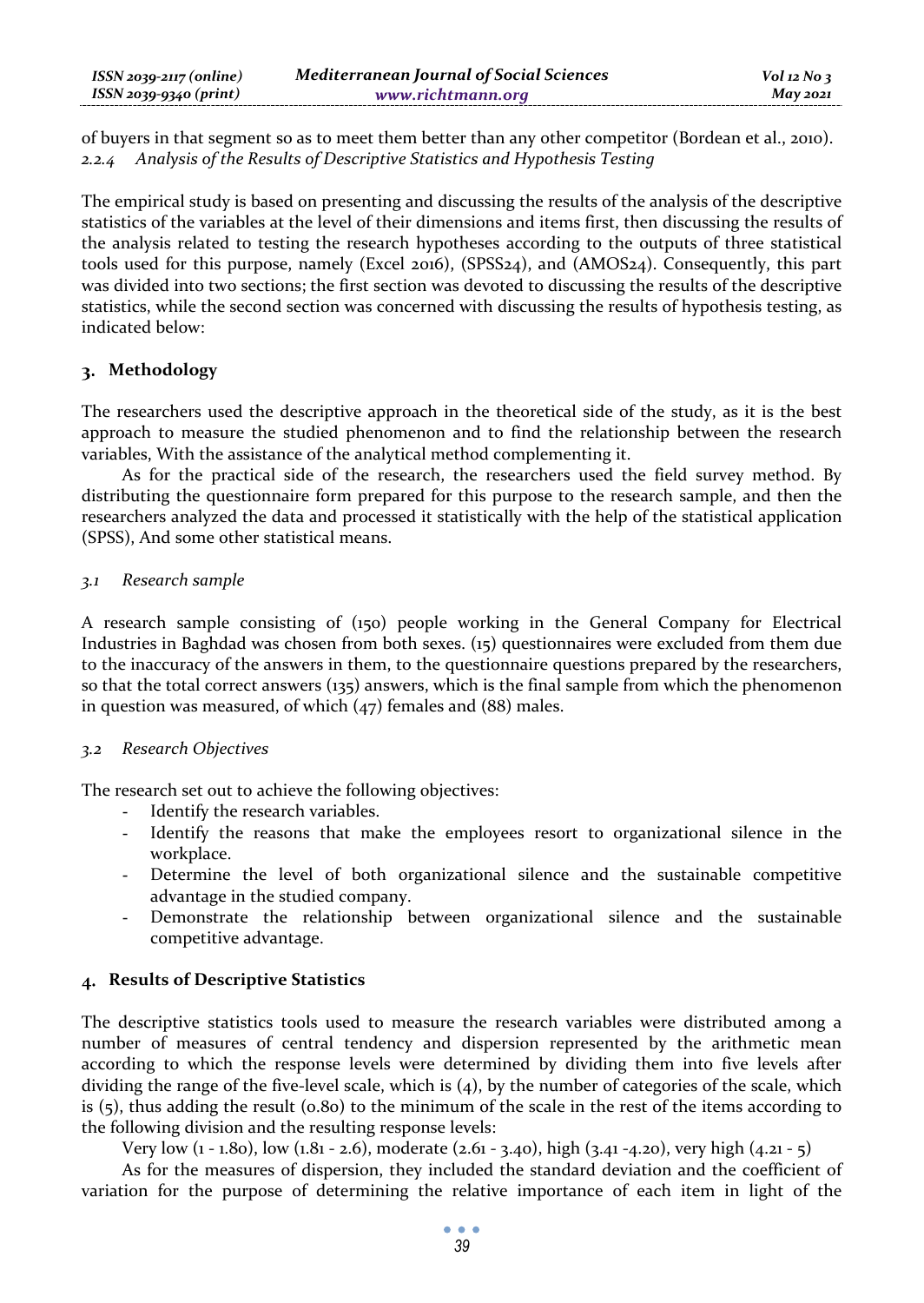| $ISSN 2039-2117 (online)$ | <b>Mediterranean Journal of Social Sciences</b> | $Vol$ 12 No 3 |
|---------------------------|-------------------------------------------------|---------------|
| ISSN 2039-9340 (print)    | www.richtmann.org                               | $M$ ay 2021   |

coefficient of variation which measures the extent of agreement in the opinions of the sample in relation to an item or a specific dimension when the value of the coefficient of variation is low. Based on this, the results of the analysis are presented for the independent variable which is organizational silence followed by the dependent variable which is the sustainable competitive advantage:

### *4.1 Organizational Silence*

This variable was expressed in this study by four main dimensions (fear of undermining relationships, work-related concerns, organizational and administrative reasons, low self-esteem) as shown in the results of the descriptive analysis of each of them (at the level of the dimensions and their items) in the following items and according to their arithmetic means, standard deviations, and coefficients of variation, in addition to determining the levels of response and their relative importance.

**Table (1):** The descriptive statistics of the dimensions of "organizational silence"

| No.                     | Descriptive statistics tools                                                                                     |        |       | Arithmetic   Standard   Coefficient        | Level of | Relative                |  |  |  |
|-------------------------|------------------------------------------------------------------------------------------------------------------|--------|-------|--------------------------------------------|----------|-------------------------|--|--|--|
|                         | Items                                                                                                            | mean   |       | deviation of variation response importance |          |                         |  |  |  |
|                         | a. Fear of undermining relationships                                                                             |        |       |                                            |          |                         |  |  |  |
| $\mathbf 1$             | The fear of losing favor with my direct superior leads me<br>to silence.                                         | 3.3836 | 1.138 | 0.336                                      | moderate | 3                       |  |  |  |
| $\overline{2}$          | My colleagues have a negative opinion of me when I talk<br>about a problem.                                      | 2.5890 | 1.152 | 0.445                                      | low      | $\overline{4}$          |  |  |  |
| $\overline{\mathbf{3}}$ | I fear that my colleagues would not support me when I<br>talk about a problem.                                   | 3.2466 | 1.051 | 0.323                                      | moderate | $\overline{2}$          |  |  |  |
| $\overline{4}$          | If I talk about problems, it could affect my relationship<br>with others.                                        | 3.6438 | 0.977 | 0.268                                      | high     | 1                       |  |  |  |
|                         | Overall mean of the dimension                                                                                    | 3.2158 | 0.764 | 0.237                                      | moderate |                         |  |  |  |
|                         | b. Work-related concerns                                                                                         |        |       |                                            |          |                         |  |  |  |
| $\mathbf{1}$            | My fear of losing my job or the position I occupy prevents<br>me from speaking about a problem or discussing it. | 3.3973 | 1.163 | 0.342                                      | moderate | $\mathbf 2$             |  |  |  |
| $\overline{a}$          | I am reluctant to raise any issue for fear of hatred and<br>retaliation by direct superiors.                     | 3.4658 | 1.014 | 0.292                                      | high     | $\mathbf{1}$            |  |  |  |
| 3                       | I am subjected to abuse and oppression as a result of<br>speaking about a problem.                               | 2.9452 | 1.078 | 0.366                                      | moderate | 4                       |  |  |  |
| $\overline{4}$          | Talking about a problem may affect my position.                                                                  | 3.1370 | 1.109 | 0.353                                      | moderate | 3                       |  |  |  |
|                         | Overall mean of the dimension                                                                                    | 3.2363 | 0.714 | 0.220                                      | moderate |                         |  |  |  |
|                         | c. Organizational and administrative reasons                                                                     |        |       |                                            |          |                         |  |  |  |
| $\mathbf{I}$            | There is no formal mechanism in the company that allows<br>us to talk about problems.                            | 3.2329 | 1.034 | 0.319                                      | moderate | $\overline{\mathbf{c}}$ |  |  |  |
| $\overline{2}$          | The culture adopted here does not allow freedom of<br>speech in the workplace.                                   | 3.1096 | 1.021 | 0.328                                      | moderate | 3                       |  |  |  |
| $\overline{\mathbf{3}}$ | The prevailing hierarchy prevents me from expressing my<br>thoughts.                                             | 3.0000 | 1.027 | 0.342                                      | moderate | $\overline{4}$          |  |  |  |
| $\overline{4}$          | I do not talk about my problems because I have no<br>confidence in my managers.                                  |        | 0.923 | 0.292                                      | moderate | $\mathbf{1}$            |  |  |  |
|                         | Overall mean of the dimension                                                                                    | 3.1233 | 0.772 | 0.247                                      | moderate |                         |  |  |  |
|                         | d. Low self-esteem                                                                                               |        |       |                                            |          |                         |  |  |  |
| $\bf{l}$                | Work and workplace problems are none of my business.                                                             | 3.3699 | 0.905 | 0.268                                      | moderate | $\bf{l}$                |  |  |  |
| $\mathbf{2}$            | My thoughts have no importance because of my lower-<br>level job.                                                |        | 0.939 | 0.289                                      | moderate | 3                       |  |  |  |
| 3                       | Lack of experience prevents me from speaking at work.                                                            | 3.3973 | 0.982 | 0.289                                      | moderate | $\overline{a}$          |  |  |  |
| $\overline{4}$          | I do not have enough experience to prepare a proposal or<br>present a problem.                                   | 3.2055 | 0.971 | 0.302                                      | moderate | 4                       |  |  |  |
|                         | Overall mean of the dimension                                                                                    | 3.3048 | 0.669 | 0.202                                      | moderate |                         |  |  |  |

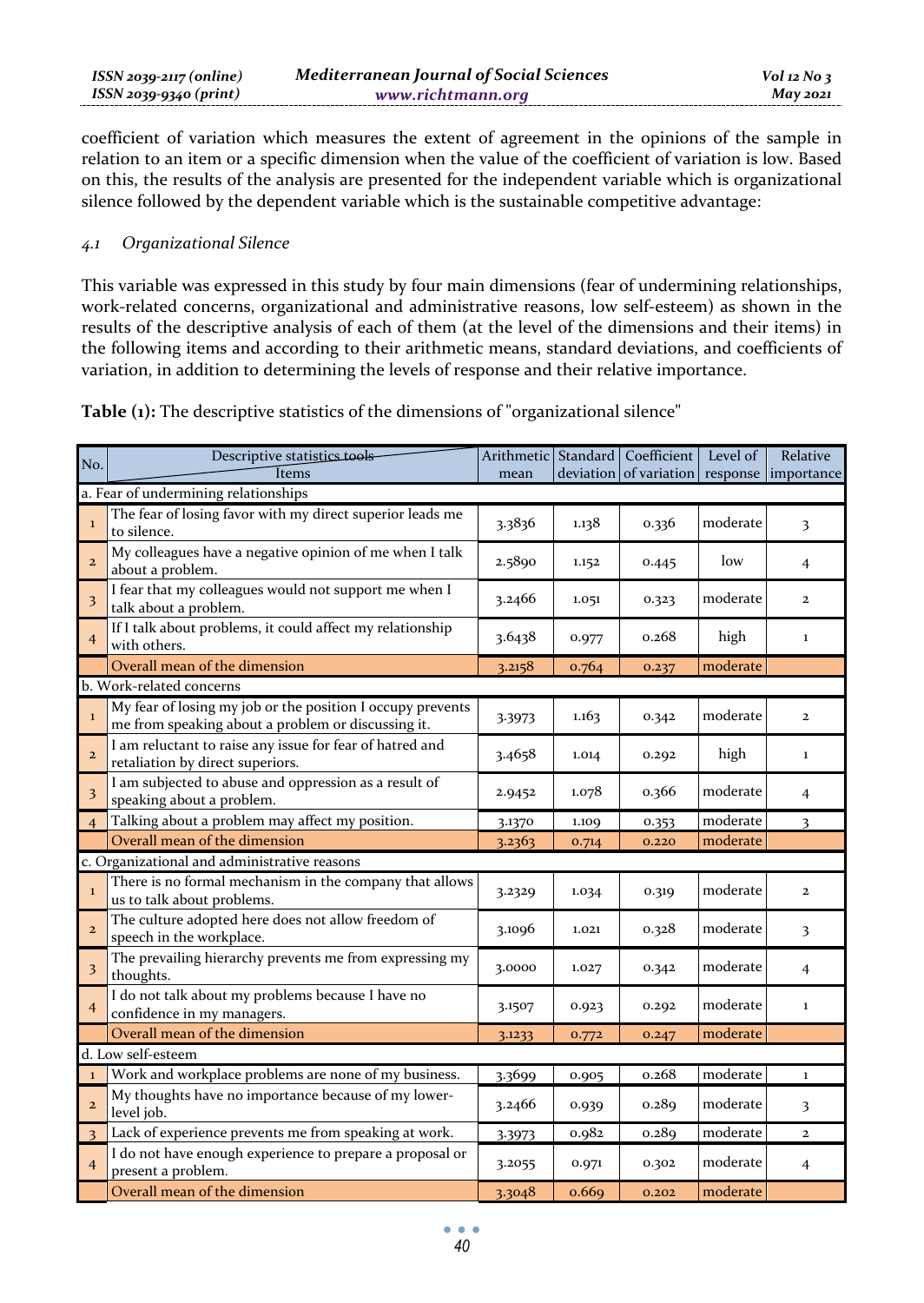The results of the descriptive analysis of the dimension fear of undermining relationships of in Table (1) indicate that the fourth item (If I talk about problems, it could affect my relationship with others.) had the highest arithmetic mean  $(3.6438)$  with a standard deviation  $(0.977)$ , which is the lowest compared to rest of the items of this dimension. These results were reflected in a decrease in the coefficient of variation (.268), making it rank first in terms of its relative importance compared to the rest of the items of the dimension and with a high level of response. All these results reflect the high agreement between the members of the sample about the importance of this item. On the other hand, the second item (My colleagues have a negative opinion of me when I talk about a problem.) had the lowest arithmetic mean (2.589) with a standard deviation (1.152), which is the highest compared to the other items. It ranked fourth in terms of relative importance with a coefficient of variation (.445) as a result of the relative decrease in the arithmetic mean and the response level. The overall mean of the dimension (Fear of undermining relationships) was (3.2158) and the standard deviation was (0.764), and this was reflected in the coefficient of variation which was (0.237). This points to the organizational silence reflected by the high level of employees' responses to the items represented by the fear of losing favor with direct superiors and the fear of the colleagues' bad opinion and lack of support when talking about a problem related to work.

As for the second reason, which is work-related concerns, the results of analysis shown in Table (1) indicate that the second item (I am reluctant to raise any issue for fear of hatred and retaliation by direct superiors.) had highest arithmetic mean (3.4658) with a standard deviation (1.014), which is the lowest compared to the rest of the items of this dimension. As for the rest of the items, the arithmetic means, the standard deviations, and the coefficient of variation varied according to the same pattern. This is confirmed by the results indicated in the table; the overall mean of the dimension was (3.2363), with a standard deviation (0.714) and a coefficient of variation (0.220). These results point to the level of the reasons of organizational silence as indicated by the items.

As for the third reason of organizational silence which is administrative and organizational reasons, the results of the responses of the sample members in relation to the items of this dimension were similar. The means of the dimension was (3.1233), the standard deviation was (0.772), and the coefficient of variation was (0.247). This indicates an agreement in the opinions of the sample in relation to the importance of the items of the dimension of administrative and organizational reasons. These items point to the absence of a formal environment that allows the employees to express their opinions and ideas and the hierarchy that prevents the employees from doing this, in addition to the employees' lack of confidence in the managers.

Finally, the reasons related to low self-esteem confirm the results indicated in the same table. The overall mean of the dimension was  $(3.3048)$ , the standard deviation was  $(0.669)$ , and the coefficient of variation was (0.202). In the same vein, the results indicate an agreement in the opinions of the members of the sample in relation to the items of the dimension of low self-esteem. These items point to the lack of opportunities in addition to the employee's lack of experience, which makes him reluctant to present his views and ideas to his superiors. This results in organizational silence.

#### *4.2 Sustainable Competitive Advantage*

This variable consisted of three main dimensions (cost leadership strategy, product differentiation strategy, and focus strategy). The results of the analysis of the descriptive statistics are presented in the following table, and then explained below: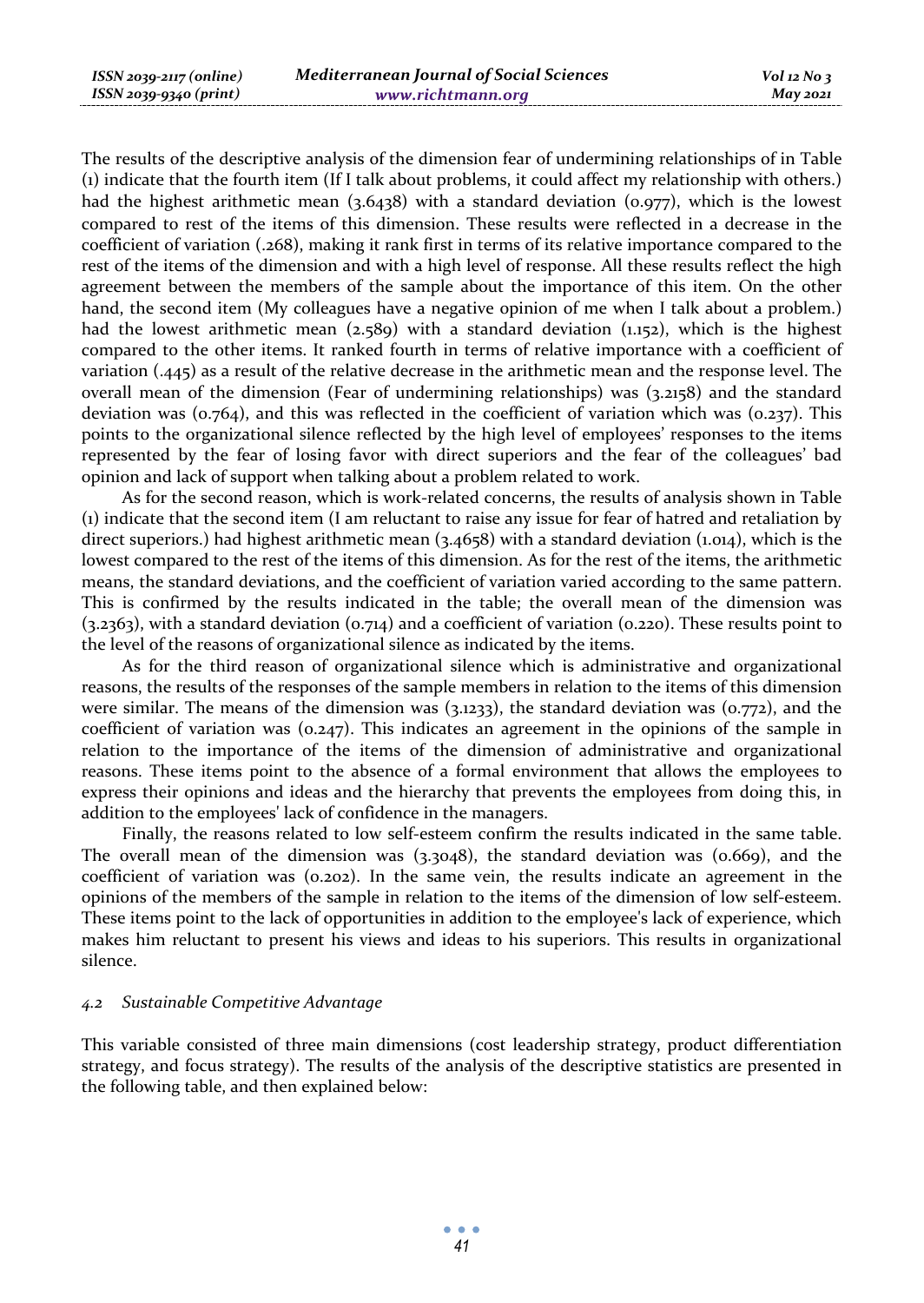**Table (2):** The descriptive statistics of the dimensions of "sustainable competitive advantage"

| No.                     | Descriptive statistics tools                                                                                                                             |        |       | Arithmetic Standard Coefficient | Level of | Relative       |  |  |
|-------------------------|----------------------------------------------------------------------------------------------------------------------------------------------------------|--------|-------|---------------------------------|----------|----------------|--|--|
|                         | Items<br>deviation of variation response importance<br>mean                                                                                              |        |       |                                 |          |                |  |  |
|                         | a. Cost leadership strategy                                                                                                                              |        |       |                                 |          |                |  |  |
| $\mathbf{1}$            | Our organization gives great attention to<br>increasing the productivity of workers in order to<br>reduce costs without causing environmental<br>damage. | 3.5751 | 0.918 | 0.298                           | moderate | $\mathbf{z}$   |  |  |
| $\overline{\mathbf{2}}$ | Our company is concerned with controlling<br>expenses in order to save money continuously.                                                               | 3.0000 | 1.130 | 0.376                           | moderate | 5              |  |  |
| 3                       | Our company depends on obtaining price<br>advantages in order to reduce costs while<br>conserving sustainable materials.                                 | 2.8630 | 1.004 | 0.350                           | moderate | 3              |  |  |
| $\overline{4}$          | Our company depends on product imitation to<br>save the costs of innovation.                                                                             | 2.7671 | 0.993 | 0.358                           | moderate | $\overline{4}$ |  |  |
| 5                       | Our company depends on high volume<br>technologies and the optimized investment of its<br>resources.                                                     | 3.0685 | 1.004 | 0.327                           | moderate | $\mathbf 1$    |  |  |
|                         | Overall mean of the dimension                                                                                                                            | 2.9699 | 0.685 | 0.230                           | moderate |                |  |  |
|                         | b. Product differentiation strategy                                                                                                                      |        |       |                                 |          |                |  |  |
| $\mathbf 1$             | Our company has accurate inspection and control<br>devices that prevent errors.                                                                          | 3.3562 | 0.903 | 0.269                           | moderate | $\mathbf{z}$   |  |  |
| $\overline{2}$          | Our company is constantly entering new markets<br>that are difficult for competitors to reach.                                                           | 3.2329 | 0.935 | 0.289                           | moderate | $\overline{4}$ |  |  |
| $\overline{\mathbf{3}}$ | Our company provides good products that<br>guarantee retaining existing customers and<br>winning new customers.                                          | 3.1507 | 0.793 | 0.251                           | moderate | $\mathbf 1$    |  |  |
| $\overline{4}$          | Our company has very advanced production<br>technologies and is better than its competitors.                                                             | 3.4247 | 0.956 | 0.279                           | high     | 3              |  |  |
| 5                       | Our company constantly provides products with<br>new formulas and technologies that re different<br>from the products of competitors.                    | 3.2603 | 0.957 | 0.293                           | moderate | 5              |  |  |
|                         | Overall mean of the dimension                                                                                                                            | 3.2849 | 0.629 | 0.191                           | moderate |                |  |  |
|                         | c. Focus strategy                                                                                                                                        |        |       |                                 |          |                |  |  |
| $\mathbf{1}$            | Our company has a distinct ability to penetrate a<br>specific targeted market with harmless products                                                     | 3.7123 | 0.935 | 0.251                           | high     | $\mathbf 1$    |  |  |
| $\overline{2}$          | Our company focuses on marketing its products in<br>specific markets.                                                                                    | 3.0548 | 1.153 | 0.377                           | moderate | 5              |  |  |
| 3                       | Our company's systems are more effective for a<br>specific market when they penetrate targeted<br>markets with clean products.                           | 3.1233 | 0.881 | 0.282                           | moderate | $\mathbf{z}$   |  |  |
| $\overline{4}$          | Our company has the ability to control costs when<br>serving specific customers.                                                                         | 3.5753 | 1.053 | 0.294                           | high     | 3              |  |  |
| 5                       | Our company adopts excellence philosophy by<br>penetrating a specific market segment.                                                                    | 2.7671 | 0.950 | 0.343                           | moderate | $\overline{4}$ |  |  |
|                         | Overall mean of the dimension                                                                                                                            | 3.2466 | 0.692 | 0.213                           | moderate |                |  |  |

This variable consisted of three strategies: cost leadership strategy, product differentiation strategy, and focus strategy. The results showing their level according to the answers of the members of the sample are presented in Table (2). The results of the cost leadership strategy revealed that the first item had the highest arithmetic mean (3.5751) with a standard deviation (0.298), and that the item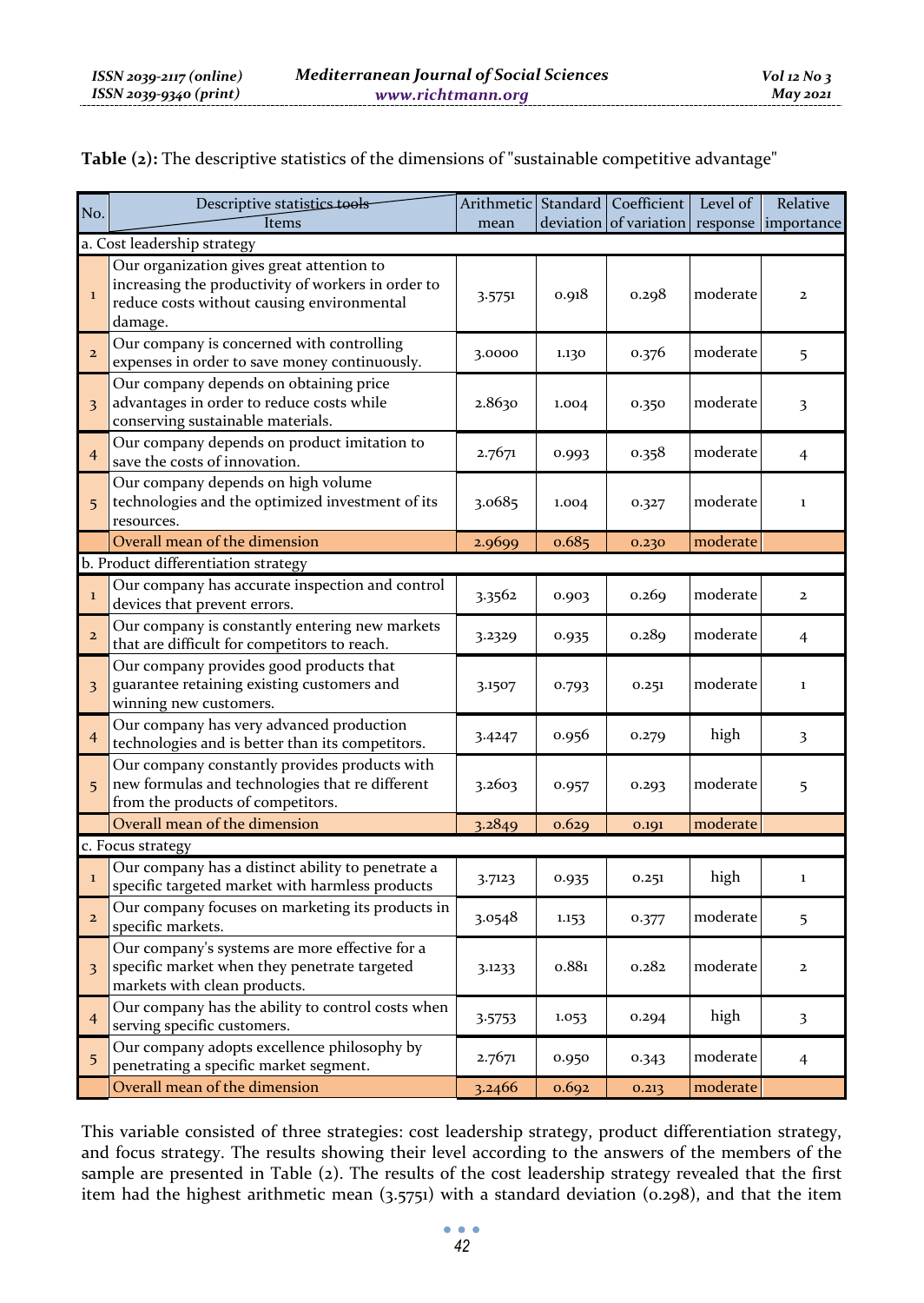| $ISSN 2039-2117 (online)$ | <b>Mediterranean Journal of Social Sciences</b> | $Vol$ 12 No 3 |
|---------------------------|-------------------------------------------------|---------------|
| ISSN 2039-9340 (print)    | www.richtmann.org                               | $M$ ay 2021   |

that had the lowest arithmetic mean was the one related to competition in terms of the company's tendency to imitate products in order to save the costs of innovation. Its arithmetic mean was  $(2.7671)$  with a standard deviation  $(0.993)$  and a coefficient of variation  $(0.385)$ .

As for the product differentiation strategy, its arithmetic means was (3.2849), with a standard deviation (0.629) and a coefficient of variation (0.191), and this indicates an agreement in the opinions of the sample on the items of this dimension.

Finally, regarding the focus strategy, it is clear that the level of responses of the sample members confirms that this strategy is adopted to a large extent, and this is evident from its arithmetic mean which was  $(3.2466)$ , with a standard deviation  $(0.962)$  and a coefficient of variation (0.213). This indicates an agreement in the opinions of the sample on the items of this strategy, in addition to the decrease in the last item, which indicates the company's weak adoption of excellence philosophy by penetrating a specific market segment, as indicated in the above table.

In order to verify the correlations between the dimensions of the independent variable on the one hand and the effect of the dependent variable on the other hand so as to be able to test the assumed correlations between them, a correlation matrix was built for the dimensions of the variables as shown in Table (2). The correlation coefficients were not very high except for a few that exceeded (0.70). This confirms that there is no multicollinearity between those dimensions. In addition to this, all correlation coefficients were negative, and this confirms the inverse relationship between organizational silence and the sustainable competitive advantage. This was followed by testing these relationships in their inferential framework after employing multiple regression models to test the research hypotheses.

| <b>Dimensions</b>                            |                        | $\mathbf{1}$ | $\overline{2}$ | 3            | $\overline{4}$ | 5.           | 6            | 7            |
|----------------------------------------------|------------------------|--------------|----------------|--------------|----------------|--------------|--------------|--------------|
| Fear of undermining<br>relationships         | Pearson<br>Correlation | $\mathbf{1}$ | $-0.554**$     | $-0.691**$   | $-0.633**$     | $-0.682**$   | $-0.648**$   | $-0.567**$   |
|                                              | Sig. (2-tailed)        |              | 0.000          | 0.000        | 0.000          | 0.000        | 0.000        | 0.000        |
| Work-related concerns                        | Pearson<br>Correlation | $0-.554**$   | $\mathbf{1}$   | $-0.550**$   | $-0.597**$     | $-0.577$ **  | $-0.603**$   | $-0.674***$  |
|                                              | Sig. (2-tailed)        | 0.000        |                | 0.000        | 0.000          | 0.000        | 0.000        | 0.000        |
| Administrative and<br>organizational reasons | Pearson<br>Correlation | $-0.691**$   | $-0.550**$     | $\mathbf{1}$ | $-0.710**$     | $-0.838**$   | $-0.724***$  | $-0.665**$   |
|                                              | Sig. (2-tailed)        | 0.000        | 0.000          |              | 0.000          | 0.000        | 0.000        | 0.000        |
| Low self-esteem                              | Pearson<br>Correlation | $-0.633**$   | $-0.597**$     | $-0.710**$   | $\mathbf{1}$   | $-0.700**$   | $-0.964**$   | $-0.643**$   |
|                                              | $Sig. (z-tailed)$      | 0.000        | 0.000          | 0.000        |                | 0.000        | 0.000        | 0.000        |
| Cost leadership strategy                     | Pearson<br>Correlation | $-0.682**$   | $-0.577$ **    | $-0.838**$   | $-0.700**$     | $\mathbf{1}$ | $-0.719**$   | $-0.632**$   |
|                                              | Sig. (2-tailed)        | 0.000        | 0.000          | 0.000        | 0.000          |              | 0.000        | 0.000        |
| Product differentiation                      | Pearson<br>Correlation | $-0.648**$   | $-0.603**$     | $-0.724**$   | $-0.964**$     | $-0.719**$   | $\mathbf{1}$ | $-0.642**$   |
| strategy                                     | Sig. (2-tailed)        | 0.000        | 0.000          | 0.000        | 0.000          | 0.000        |              | 0.000        |
| Focus strategy                               | Pearson<br>Correlation | $-0.567**$   | $-0.674**$     | $-0.665**$   | $-0.643**$     | $-0.632**$   | $-0.642**$   | $\mathbf{1}$ |
|                                              | Sig. (2-tailed)        | 0.000        | 0.000          | 0.000        | 0.000          | 0.000        | 0.000        |              |

**Table (3):** Correlation matrix of the dimensions of the research variables

Table (3) shows the results of testing the research hypotheses as follows:

1. As for the first hypothesis which stated that is a significant inverse correlation between the causes of organizational silence represented by (fear of undermining relationships, workrelated concerns, administrative and organizational reasons, low self-esteem) and the cost leadership strategy, the results shown in Table (3) point to the validity of the hypothesis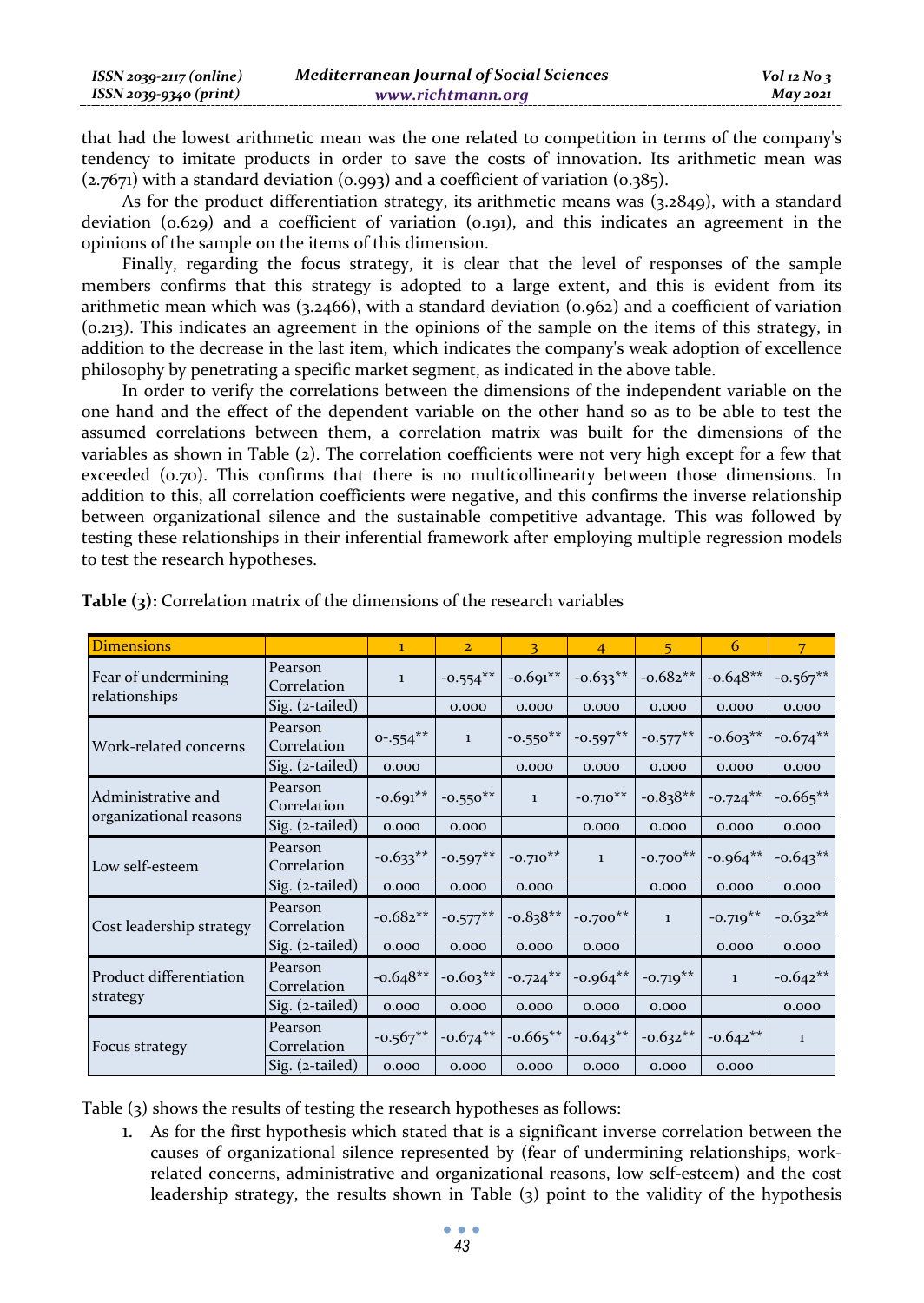according to the correlation coefficients that were  $(0.682)$ ,  $(-0.577)$ ,  $(-0.838)$ , and  $(0.799)$ respectively.

- 2. As for the second hypothesis, which stated that is a significant inverse correlation between the causes of organizational silence and the product differentiation strategy, the correlation coefficients shown in the table were  $(0.648)$ ,  $(-0.603)$ ,  $(-0.724)$ , and  $(-0.964)$  respectively for the four dimensions of organizational silence and the product differentiation strategy which is one of the dimensions of the sustainable competitive advantage. These results prove that organizational silence negatively affects the sustainable competitive advantage.
- 3. Finally, the results shown in the table above point to the validity of the third hypothesis which stated that is a significant inverse correlation between organizational silence and the dependent variable, i.e. the sustainable competitive advantage, represented here by the focus strategy. The results were  $(0.567)$ ,  $(0.674)$ ,  $(-0.665)$ , and  $(0.643)$  respectively for the dimensions of organizational silence and the focus strategy.

The above results confirm the validity of the research hypotheses and prove that organizational silence negatively affects the sustainable competitive advantage.

These results can be confirmed by testing the other hypotheses which are related to the negative effect of the dimensions of organizational silence and the dimensions of the sustainable competitive advantage through the regression coefficient.

| Sign.<br>level  | F-est | Coeff. Sign.<br>of det. level |                              |                                         | t-test Parameters        | Statistical results                                                                                                                                                                                                                                |
|-----------------|-------|-------------------------------|------------------------------|-----------------------------------------|--------------------------|----------------------------------------------------------------------------------------------------------------------------------------------------------------------------------------------------------------------------------------------------|
| P>F             | F     | R <sup>2</sup>                |                              | t                                       | B                        | Details                                                                                                                                                                                                                                            |
| $.000 \, 48.64$ |       | 0.74                          | .046<br>.135<br>.000<br>.039 | $2.06-$<br>$-1.31$<br>-4.06<br>$2.27 -$ | .13<br>.09<br>.60<br>.14 | Fear of undermining relationships ---> Cost leadership strategy<br>Work-related concerns ---> Cost leadership strategy<br>Administrative and organizational reasons ---> Cost leadership strategy<br>Low self-esteem ---> Cost leadership strategy |
| $.000$ 237.3    |       | 0.93                          | .491<br>$-533$               | $0.962 -$<br>$1.23 -$                   | .03<br>.02               | Fear of undermining relationships ---> Product differentiation strategy<br>Work-related concerns ---> Product differentiation strategy                                                                                                             |
|                 |       |                               | .050<br>.000                 | $1.97-$<br>$5.12 -$                     | .06<br>.89               | Administrative and organizational reasons ---> Product differentiation strategy<br>Low self-esteem ---> Product differentiation strategy                                                                                                           |
| $.000 \, 24.81$ |       |                               | 0.00                         | $0.59$ 0.514 0.942-<br>$3.89 -$         | .03<br>.38               | Fear of undermining relationships ---> Focus strategy<br>Work-related concerns ---> Focus strategy                                                                                                                                                 |
|                 |       |                               | 0.15<br>.047                 | $2.29 -$<br>$1.99 -$                    | .31<br>-18               | Administrative and organizational reasons ---> Focus strategy<br>Low self-esteem ---> Focus strategy                                                                                                                                               |

**Table (4):** Results of testing the research hypotheses

To determine the significance of the negative effect of organizational silence and its dimensions on the sustainable competitive advantage and its dimensions, the hypotheses put forward by the researchers were tested using the regression coefficient as shown in Table (4).

The first sub-hypothesis: The results of testing this hypothesis, which are presented in Table (4), pointed to the significance of the effect of all the dimensions of organizational silence on the cost leadership strategy which was first dimension of the dependent variable, i.e. the sustainable competitive advantage. The value of the beta coefficient for the dimension of fear of undermining relationships was ( $\beta$  = .13, P = 0.046) and for the dimension of administrative and organizational reasons which had the strongest effect was  $(β = .60, P = 0.000)$ , while it was  $(β = .14, P = 0.039)$  for the dimension of low self-esteem, excluding the dimension of work-related concerns which was not significant. The explanatory power of the model as a whole in light of the coefficient of determination was  $(R^2 = .74)$ , which was completely significant  $(P = 0.000)$ . This reflects the variance  $(74%)$ explained by the dimensions of the organizational silence variable with its significant dimensions included in the studied organization. The remaining  $(26%)$  is certainly influenced by other factors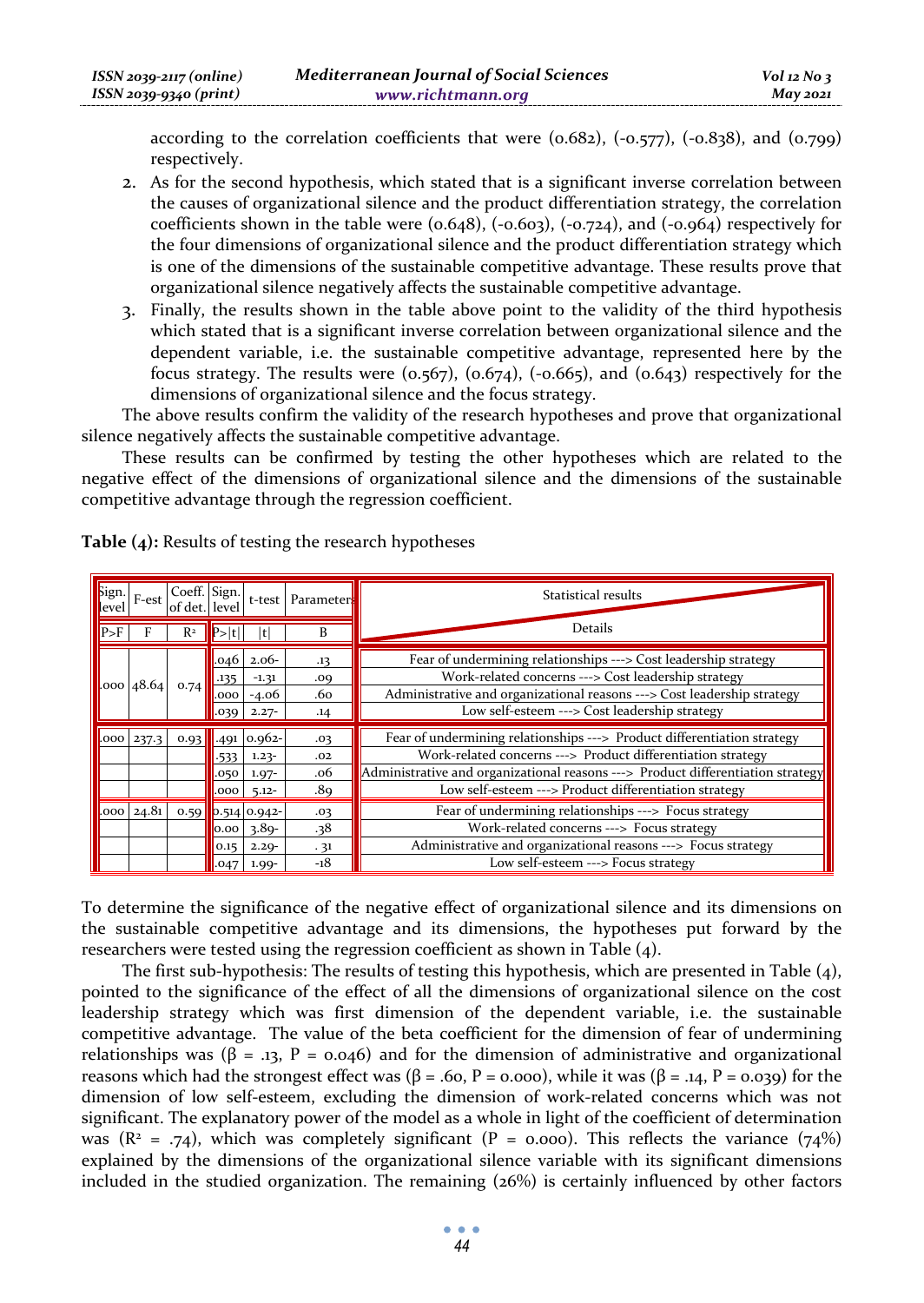that may help in interpreting it, but they were not included in this test model.

The same applies to effect of the dimensions of organizational silence on the product differentiation strategy and its results shown in the same table, where  $R^2 = 0.93$ , which was significant. This reflects the variance (93%) explained by the dimensions of organizational silence. The remaining (7%) is certainly influenced by other factors that were not included in this test model.

Finally, in the same way, the effect of the dimensions of organizational silence on the focus strategy is also evident as the significant adverse correlation is evident. This reflects the variance  $(59%)$  explained by the dimensions of organizational silence. The remaining  $(41%)$  is certainly influenced by other factors that were not included in this test model.

## **Conclusions and Recommendations**

## *5.1 Conclusions*

In light of the analysis of the practical framework of the research, it is possible to summarize the most important conclusions resulting from this analysis as follows:

- 1. The responses of the research sample confirmed the high level of dimensions of the research variables, i.e. organizational silence and the sustainable competitive advantage, as the arithmetic means of most items exceeded (3).
- 2. The results confirmed the validity of the hypotheses presented in this research about the inverse correlation between organizational silence and the sustainable competitive advantage.
- 3. The results also showed that organizational silence has a negative effect on the sustainable competitive advantage, as indicated by the results through the regression analysis of the two variables.

# *5.2 Recommendations*

In light of the results of the practical analysis of each variable as indicated in the relevant tables, the most important recommendations are as follows:

- 1. It is important to pay attention to employee performance by giving them the opportunity to express their views through activating communication and designing the flexible organizational structure that increases communication between subordinates and their managers.
- 2. Boosting confidence in employees and encouraging them to present their opinions and problems in a way that reduces organizational silence.
- 3. Giving employees some responsibilities and allowing them to take part in decision-making while giving them the necessary powers to do so, thereby reducing isolation and, thus, organizational silence.
- 4. Holding continuous seminars for managers and employees in order to remove the barriers separating them, build a strong team spirit, and encourage teamwork so that efforts are geared towards developing a sustainable competitive advantage.
- 5. Working to encourage employees to address their problems in a way that promotes their common interests and the interests of the company too.

#### **References**

- Akın, U. & Ulusoy, T., (2016), The Relationship between Organizational Silence and Burnout among Academicians, International Journal of Higher Education Vol. 5, No. 2, p 3.
- Alalie, H. M., (2018), The Challenges of Creating Sustainable Competitive Advantage in the Banking Industry in Iraq, World Journal of Business and Management, Vol. 4, No.2, p237.